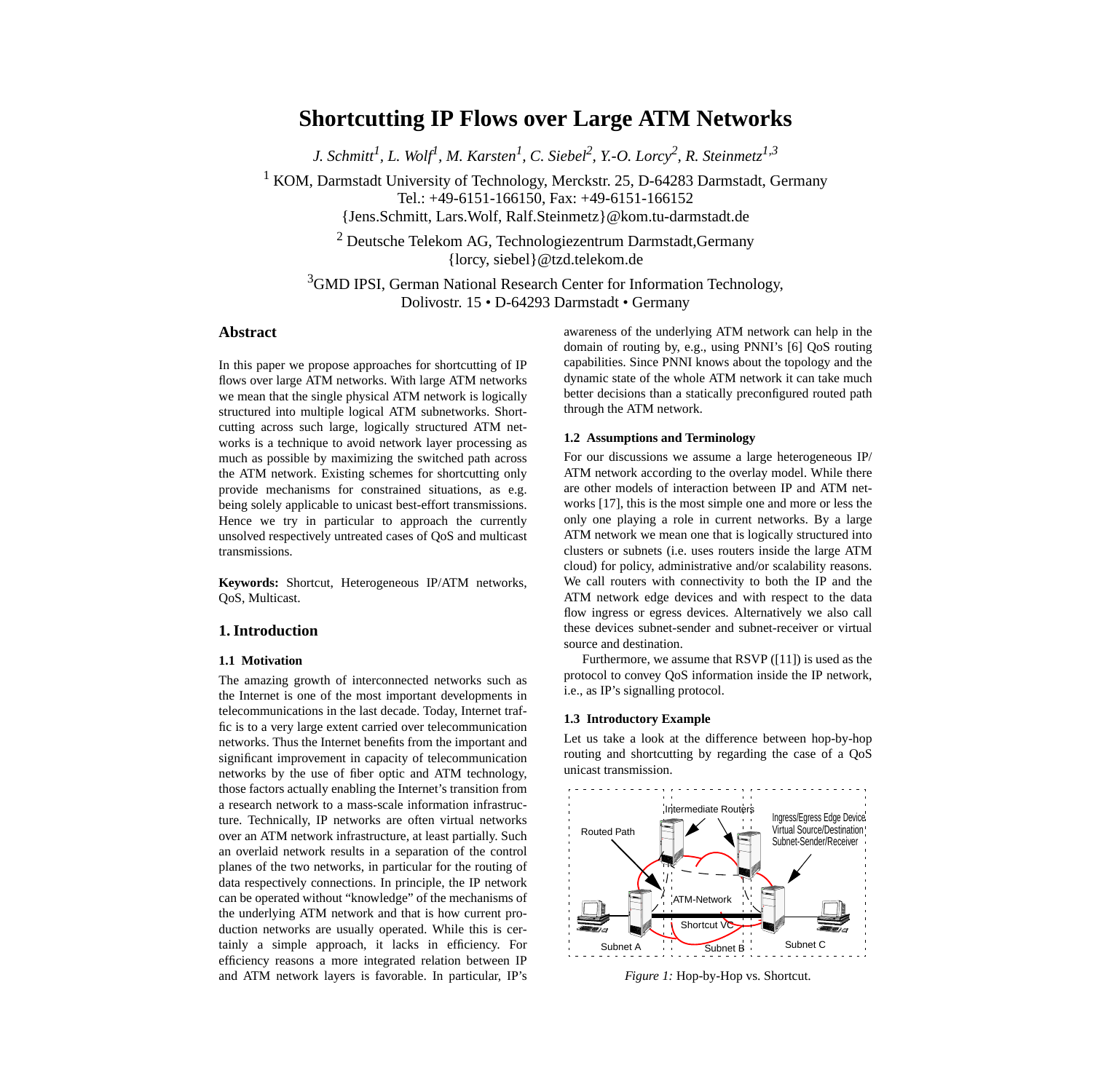In the scenario depicted in [Figure 1](#page-0-0), where three subnets are linked via routers, PATH messages would be delivered hop-by-hop (from router to router) to the final egress edge device. If the intermediate routers do standard RSVP processing then they will each "sign" the PATH messages as previous hops. According to the thus established PATH state, RESV messages will be transported back hop-by-hop in the reverse direction setting up a concatenation of VCs between the routers connecting different ATM subnets. Let us suppose now that all intermediate edge devices forward PATH messages without modifying the previous hop object. Then the RESV message of the final egress edge device would be sent straight to the ingress edge device and from there a shortcut VC to the egress edge device could be established. This is only an example of a modification in the router's behavior that would allow shortcuts for RSVPsignalled IP data flows. More detailed treatment of this and other cases will be presented in the rest of the paper.

#### **1.4 Existing Approaches and Related Work**

The first two standards allowing to transmit IP traffic over ATM networks were the IETF's Classical IP over ATM (CLIP [13]) and the ATM Forum's LANE [5]. While differing in many details (see [1] for an overview), they both follow the overlay model and have the concept of clustering the ATM network into LISes (Logical IP Subnets) respectively VLANs (Virtual LANs), where traffic between these has to pass routers, i.e. has to be transmitted hop-by-hop. While LANE allows for IP multicast transmissions, although in a simple and non-scalable manner, pure CLIP is restricted to unicast. Therefore, the IETF proposed the MARS (Multicast Address Resolution Server) architecture as an extension to CLIP [2].

In order to tackle the obvious inefficient use of the ATM network by using a routed path where a switched path is available, the IETF developed the Next Hop Resolution Protocol (NHRP [14]) in order to allow for unicast shortcuts. The ATM Forum in turn used NHRP in order to allow for its "successor of LANE", MPOA (Multi-Protocol over ATM [8]), the possibility of inter VLAN communication. Another solution developed by the ATM Forum to achieve shortcuts is currently proposed as PNNI Augmented Routing [7]. All of these shortcutting techniques however are currently only applicable to unicast transmissions. There are two proposals inside the IETF for best-effort multicast shortcuts, called VENUS [4] and EARTH [18].

All of the above approaches only take into account besteffort transmissions. However if IP networks start to carry QoS-sensitive data flows as well, e.g. by applications using the RSVP protocol to convey their requirements, this area also has to be taken into account both for unicast as well as multicast transmissions. Early work with regard to this can be found in [10], which presents different alternatives for setting up shortcuts in response to RSVP-signalled information. In [9] the issue of using shortcuts across ATM networks when overlaying RSVP onto ATM is shortly touched, but more or less simply stated as shortcuts could be beneficial.

For the rest of the paper, the reader is assumed to be familiar with the concepts of CLIP, MARS, NHRP, and RSVP because discussions will be based on these protocols, although the proposed approaches should with minor changes also be applicable to other alternatives like LANE, MPOA, or PAR.

#### **2. Basic Shortcutting Issues**

#### **2.1 IP vs. ATM Shortcuts**

A fundamental issue of shortcutting is the question about which control plane does the routing of VCs through the ATM network. There are currently several approaches where shortcuts are provided by just splicing the concatenation of VCs at the routing hops, thus removing the IP processing inside the ATM cloud (see for example [15] or the work in the IETF MPLS (Multi-Protocol Label Switching) Work Group). The IP control plane virtually takes over ATM and does the routing itself. We call this IP shortcuts. Another approach is to let ATM's routing protocols like PNNI decide about which route to choose through the ATM network for establishing a shortcut VC from the ingress to the egress edge device. Here, the ATM control plane remains intact, that is why we call this approach ATM shortcuts. In [12] it was shown that ATM shortcuts lead to a better utilization of network resources depending however on the topology of the overlaid IP/ATM network. Furthermore, IP flows can benefit from ATM's advanced routing protocol, PNNI, by e.g. the use of its QoS routing capabilities. Especially for large and logically structured ATM networks it might well be possible that for a QoS transmission with certain delay and bandwidth requirements, as signalled by RSVP, there is no more capacity on the routed path but there is ample capacity on a different path through the ATM network. The blocking on the routed path can be due to two reasons: router resources shortage or bandwidth shortage on the routed path. While the first problem is addressed by IP shortcuts as well as ATM shortcuts the second problem can only be solved by using ATM shortcuts.

In this paper, we are dealing with ATM shortcuts. Besides the advantages mentioned above this is also due to our assumption of telecommunication networks, which are multi-service networks, carrying different types of traffic, not just data, although this is expected to become their most important "customer" in the future. For the operation of these networks it would be very burdensome to use two different control planes, assuming that the other applications like e.g. voice would keep on using the standard ATM control plane.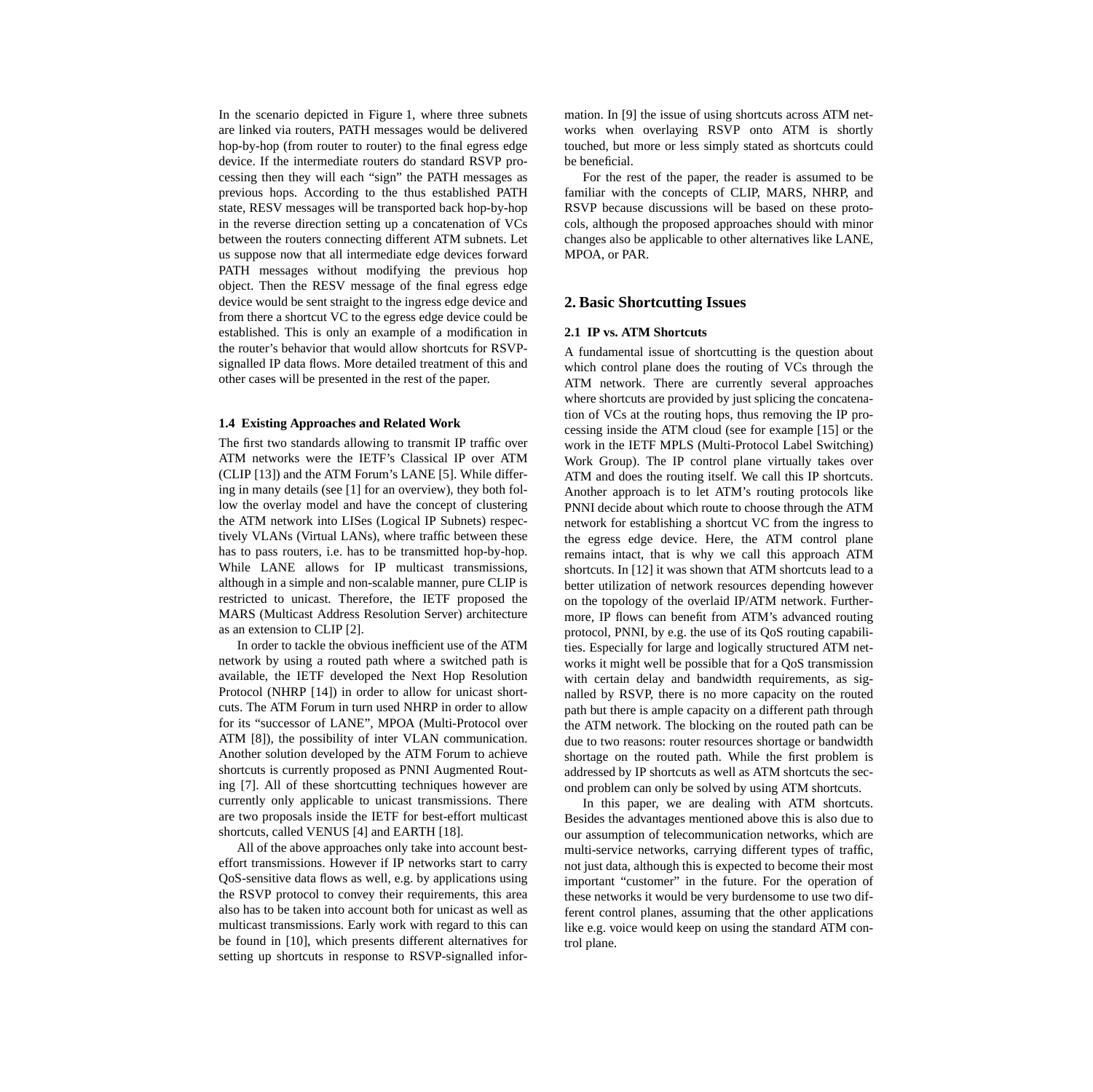#### **2.2 Pro's and Con's of Shortcutting**

Before considering approaches to support shortcuts (for best-effort as well as QoS transmissions), the general merits and drawbacks of this technique should be stated clearly:

- Advantages are
	- lower delays and higher throughput can be achieved due to maximizing the switched path, i.e. eliminating layer 3 processing and segmentation/reassembly inside the ATM network;
	- ATM's PNNI and its QoS routing capabilities can be utilized over the whole ATM subnetwork and not just a LIS/Cluster;
	- routers are off-loaded, thereby avoiding them to become bottlenecks;
	- if there is a setup cost for ATM connections then a shortcut saves expenses when compared to a concatenation of VCs.
- Disadvantages are
	- the virtual source to the ATM network might become overloaded due to a so-called "VC implosion" problem if the ATM network becomes large, in the QoS case this is when there will be too many reservations to be managed and too many RESV messages to be processed;
	- shortcutting reduces the potential for aggregation of flows at the network layer, since less flows will share the same ingress edge devices the closer the ingress edge devices are located to the actual sources;
	- policy and administrative reasons might also constrain shortcuts, e.g., security mechanisms implemented on layer 3 and above might prohibit use of shortcuts or at least call for similar mechanisms on layer 2 (which is here the ATM or AAL layer);
	- in the case of an RSVP multicast session that uses shortcuts over a large ATM network there will be no sharing and no merging of reservations inside the ATM network, thereby losing scalability in the number of participants of a session.

Hence, shortcutting is not intrinsically good, but can be beneficial in at least some cases. We must thus determine when establishing a shortcut is really worthwhile. A prerequisite to establishing a shortcut is that the amount of data and the lifetime of the flow are large enough to justify the effort. Since a shortcut is always an exception where a new connection has to be build up, whereas for data that takes the "default" routed path through the ATM network there will usually be an open connection after a certain initialization period. The decision to establish a shortcut should also be based on the load of the intermediate routers. If these are already very loaded, then a shortcut might actually be the only possibility to establish a data flow with certain QoS requirements across the ATM network. The VC management scheme to support shortcuts should thus take into account state parameters of the ingress edge device and all the intermediate routers of the hop-by-hop path.

In the next sections we will analyze some existing approaches and propose new ones for shortcutting. This

investigation will be made along different types of IP traffic.

## **2.3 IP Traffic Types**

Since we assume that it is helpful to separate the comprehensive problem of shortcutting into smaller subproblems, we decided to do so by differentiating IP flows by two criteria:

- whether the data is best-effort or has QoS requirements signalled by RSVP, and
- whether it is a uni- or multicast transmission.

This is also the approach taken by other proposals, which however always treat only a subset of the four different cases, while we examine all of them. Other proposals mainly focus on the best-effort case although shortcutting is especially interesting for the transmission of QoS data.

# **3. Shortcutting IP Flows**

## **3.1 Shortcut for Best-Effort Unicast Communications**

In the case of best-effort unicast traffic, one could argue that shortcuts should not be necessary, as this kind of traffic has no strict timing requirements. This line of argument however misses the fact that shortcutting also offloads the routers inside the ATM network and that while best-effort data do not crucially depend on delay they still often profit very much from a reduced delay.

So, if a shortcut is desired, there are several existing approaches as already mentioned: NHRP, MPOA, or PAR. So there is no requirement for yet another approach in this area of the problem space.

#### **3.2 Shortcut for QoS Unicast Communications**

The situation for QoS unicast communications is quite different. There is currently no standard approach for setting up ATM shortcuts triggered by RSVP signalling. Yet, especially in the QoS case shortcuts could be very valuable due to the intrinsic delay requirements of the corresponding applications. Also, the use of PNNI's QoS routing capabilities to setup the shortcuts according to the traffic specifications contained in RSVP messages could be very valuable for QoS-dependent applications. Furthermore, as we will show, shortcuts are easier to be setup due to access to the information delivered by RSVP signaling.

In principle, both, the subnet-receiver and the subnetsender, could setup the shortcut VC since point-to-point VCs are bidirectional and asymmetric. However, a subnetsender approach seems more reasonable, since the ingress edge device certainly knows best about its current load due to processing of shortcuts. Furthermore, if the ATM equipment still uses UNI 3.1 the subnet-sender approach is the only alternative. So, we only regard subnet-sender-initiated shortcuts here. If shortcut is desired for this case and a reservation request has actually been issued by the receiver,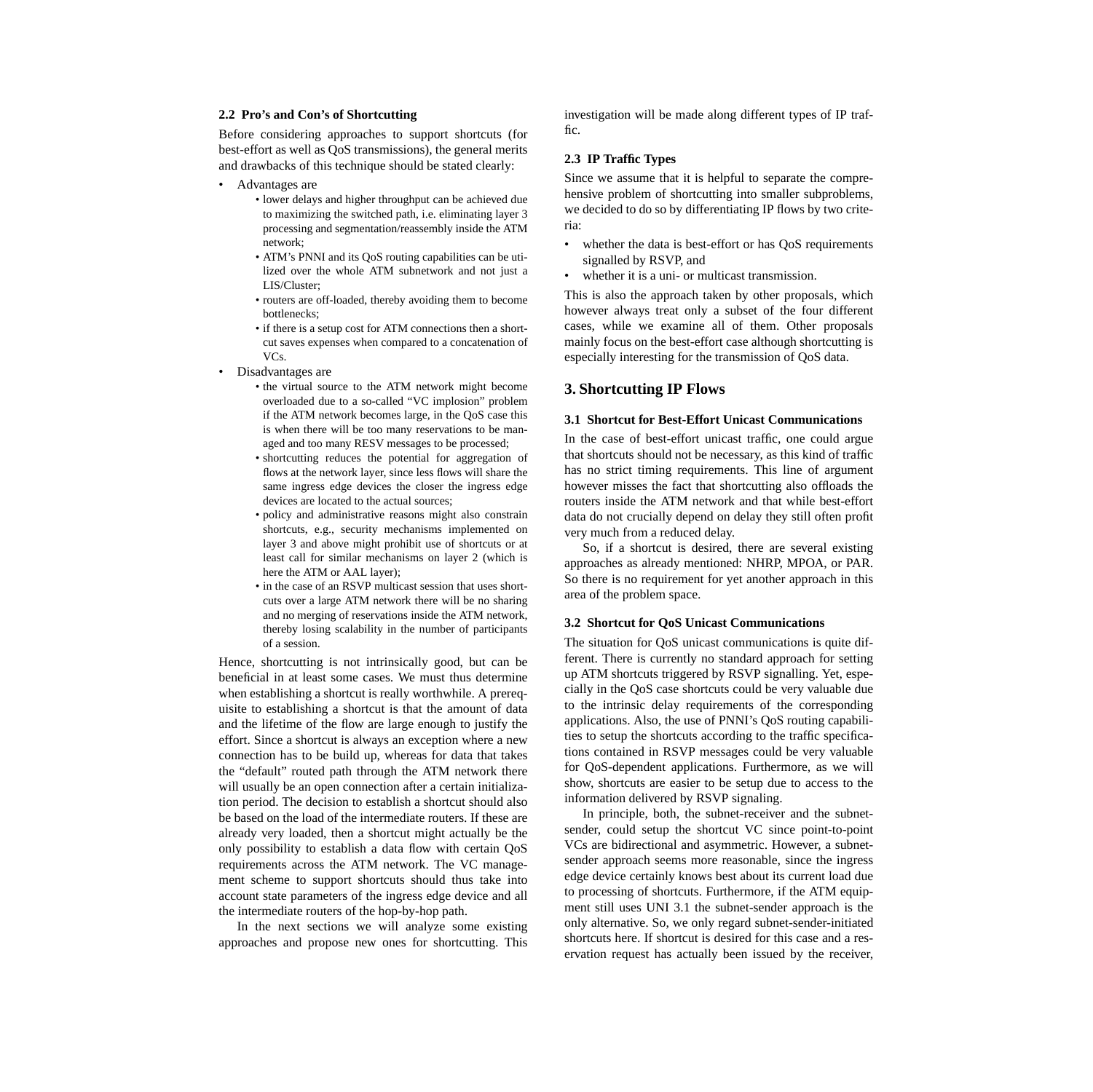then the RESV messages should only be processed by the ingress edge device, and not by any of the intermediate routers. There are different approaches to achieve this:

1. The virtual source could include an object into the PATH message that contains its IP or ATM address, so that the subnet-receiver who requests a reservation can send its RESV message right to it, as suggested in [10]. That would, of course, mean modifying the RSVP protocol by including this new object and adequate processing for it.



*Figure 2:* PATH message with source ATM address.

2. By means of some indication (e.g. by setting a flag in the RESV message) the receiver could tell the routers not to process the RESV message but forward it to the ingress edge device. This way the subnet-source would see the final egress edge device as next hop and could establish a shortcut to it.



*Figure 3:* Forwarding "unmodified" RESV message upstream.

Another question is: how does the subnet-source know the ATM address of the subnet-receiver? Two possible solutions are:

1. Use NHRP to get the ATM address. This may take some time, however, since it is expected that the lifetime of the connection be significantly longer than this period, that may be acceptable and is a simple approach if NHRP is available.

2. Include a new object in the RESV message which carries the ATM address of the subnet-receiver to which the shortcut should be established [10]. This solution would also permit a non-RSVP capable egress edge device. The next RSVP-capable hop would be connected to this edge device and knows about the next hop being a non-RSVP capable ATM egress edge device. Therefore, it sends its RESV message including the ATM address of the egress edge device in the new object. This way, the source knows the ATM destination of the QoS VC.



*Figure 4:* Non-RSVP capable edge device.

## **3.3 Shortcut for Best-Effort Multicast Communications**

While the same arguments for the use of shortcuts as in the case of unicast traffic apply to the best-effort multicast case, it has to be observed that multicast shortcuts are significantly harder to achieve due to the potentially large size of IP multicast groups, their dynamics and the anonymity of the IP multicast model. On the other hand, multicast applications usually have longer durations and often are more delay-sensitive than unicast applications, and are thus likely to benefit from using shortcuts.

Since we are in the best-effort domain there are of course no RSVP messages or, at least, there are no reservations yet. Let us suppose that we are using MARS in conjunction with the VC-mesh approach. Then, for intercluster communications, one or several multicast routers will be used as illustrated in figure 5.



*Figure 5:* Multicast with multicast router (hop-by-hop).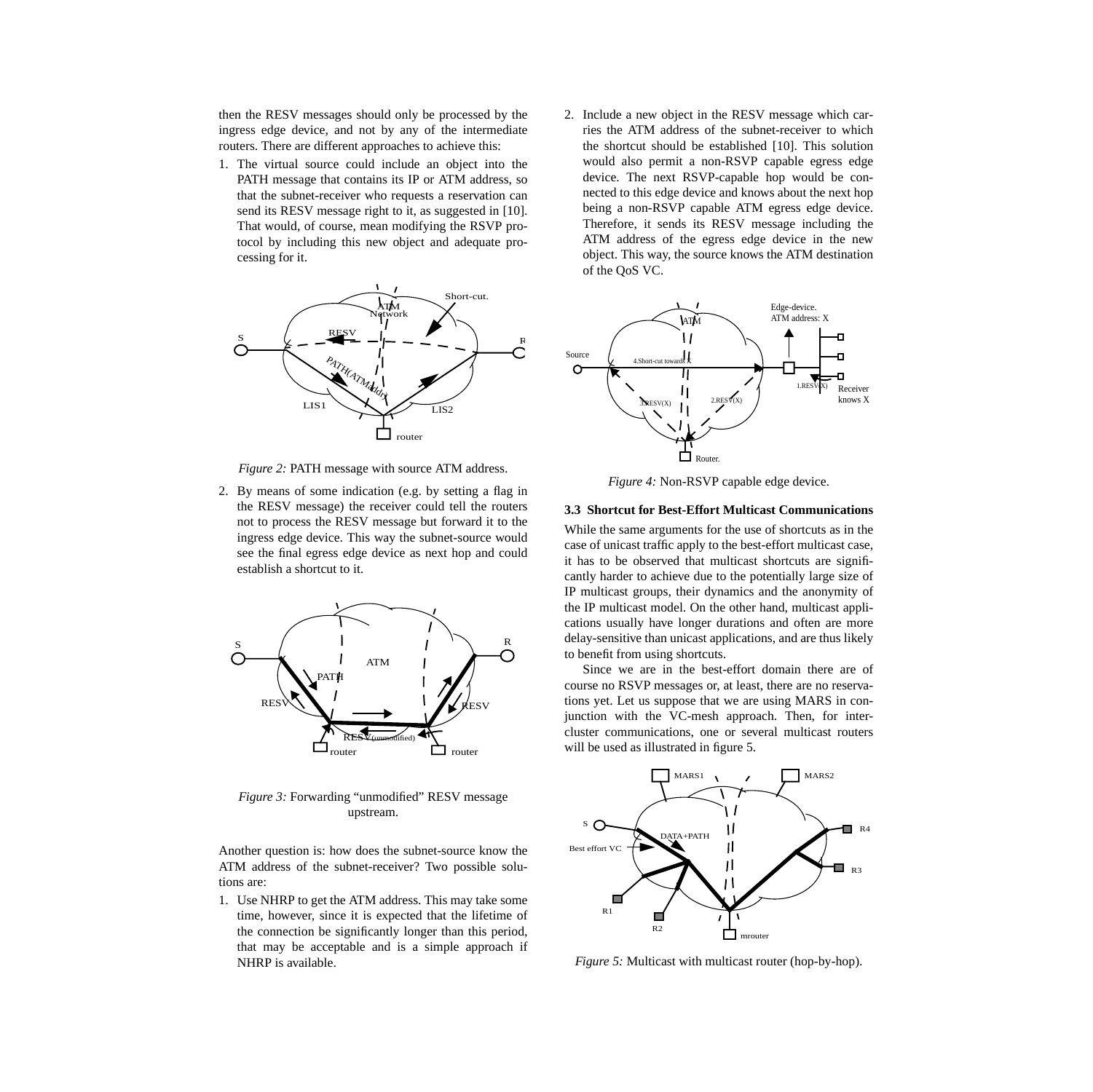If we desire to establish a multicast shortcut, MARS needs to be extended in a similar way as ATMARP had to be extended to NHRP in order to support shortcuts for the unicast case. There are however some serious problems when trying to establish shortcuts for the multicast case:

- 1. How does a source get to know the ATM addresses of receivers outside its own cluster and how should it keep track of membership changes outside the cluster. MARS should be modified to provide this information to the source. Therefore a form of coordination between MARSes is necessary.
- 2. It is possible that the number of receivers or members of a group exceeds the greatest point-to-multipoint VC a source or the ATM network is able to set up, as mentioned in [3]. In this case, either the number of group members must be limited, or a mixed scheme of using shortcuts and multicast routers could be designed. However, both options have their drawbacks. To limit the number of members in a group could certainly be very restricting for future large-scale multicast applications. The mixed scheme of using shortcut and hop-by-hop requires a complicated management due to the fact that some receivers receive data through the shortcut VC while others get them from the hop-by-hop path. This would also result in different QoS for those two kinds of receivers.

An alternative to alleviate at least the second problem would be to have some kind of multicast servers in order to aid the source, in case no more leaf nodes can be added to the point-to-multipoint VC. This scheme would result in a cascade of sources. Usually, a very small number of cascaded sources will suffice. In many cases, no more than one of these devices should be needed in any multicast communication. This is valid if the number of group members is less than twice the maximum number of nodes allowed in a point-to-multipoint VC. The case of one auxiliary source is depicted in figure 6.



*Figure 6:* Cascaded Sources.

No IP processing and no segmentation and reassembly is needed in the auxiliary multicast server, because its only function is to extend the point-to-multipoint VC of the source. Thus, instead of a multicast server at the IP level it could be a device which only takes incoming cells and forwards them on a point-to-multipoint VC.

#### *Extending MARS*

In this section we propose extensions to MARS in order to tackle the first problem area of the preceding section. One of the problems that must be treated is how the source gets to know the ATM addresses of the receivers outside its own cluster. First of all, MARS\_REQUEST messages should be modified in order to let the source specify if shortcutting instead of normal hop-by-hop routing is desired. This could be achieved by adding a new TLV(Type-Length-Value) field in the MARS\_REQUEST message, which indicates to MARS that the source would like to establish a multicast shortcut.

In turn, the MARS should then answer in its MARS\_MULTI message with all the ATM addresses of the ATM subnet-receivers of the group. To be able to do that, a scheme that allows MARS to solicit the addresses of receivers registered at other MARSes is required. Therefore some messages between MARSes from different clusters are necessary. In order to distinguish the extended MARS from the original MARS we call it cMARS (communicating MARS).

In the unicast case with NHRP, a request message is sent inside an IP packet, being forwarded to different NHSes (NHRP Servers) until one of them knows the ATM address requested. In case of cMARS, this request message should be addressed to other cMARSes. However, the requesting cMARS does not know which other cMARSes have members of the group, so two approaches are possible:

- 1. Send the request message, one by one, to all the cMARSes of the network. This certainly shows scalability problems if the number of cMARSes is becoming large. Furthermore, the requesting cMARS would need to know the ATM addresses of all cMARSes in the ATM network.
- 2. cMARSes should be IP nodes. This way, they could join a specific IP multicast group dedicated to the intercMARS communication (or possibly a hierarchically structured tree of multicast groups if the ATM network becomes extremely large and high scalability is required). Thus, requests for group members of specific IP multicast groups would be received by all cMARSes, and the ones that have members of that group in their cluster could answer with a list of the group members and their ATM addresses. The answer could be sent as an IP packet back to the source IP address of the multicast packet received, i.e., the requesting cMARS, or, alternatively, to the multicast group of all cMARSes. In general, the second option will result in more traffic than the first one and seems therefore inferior, but would have the advantage that group membership information could be cached by cMARSes even if they have not yet requested it.
- 3. cMARSes are in a higher level cluster with one dedicated MARS to which requests are sent and which sends back answers.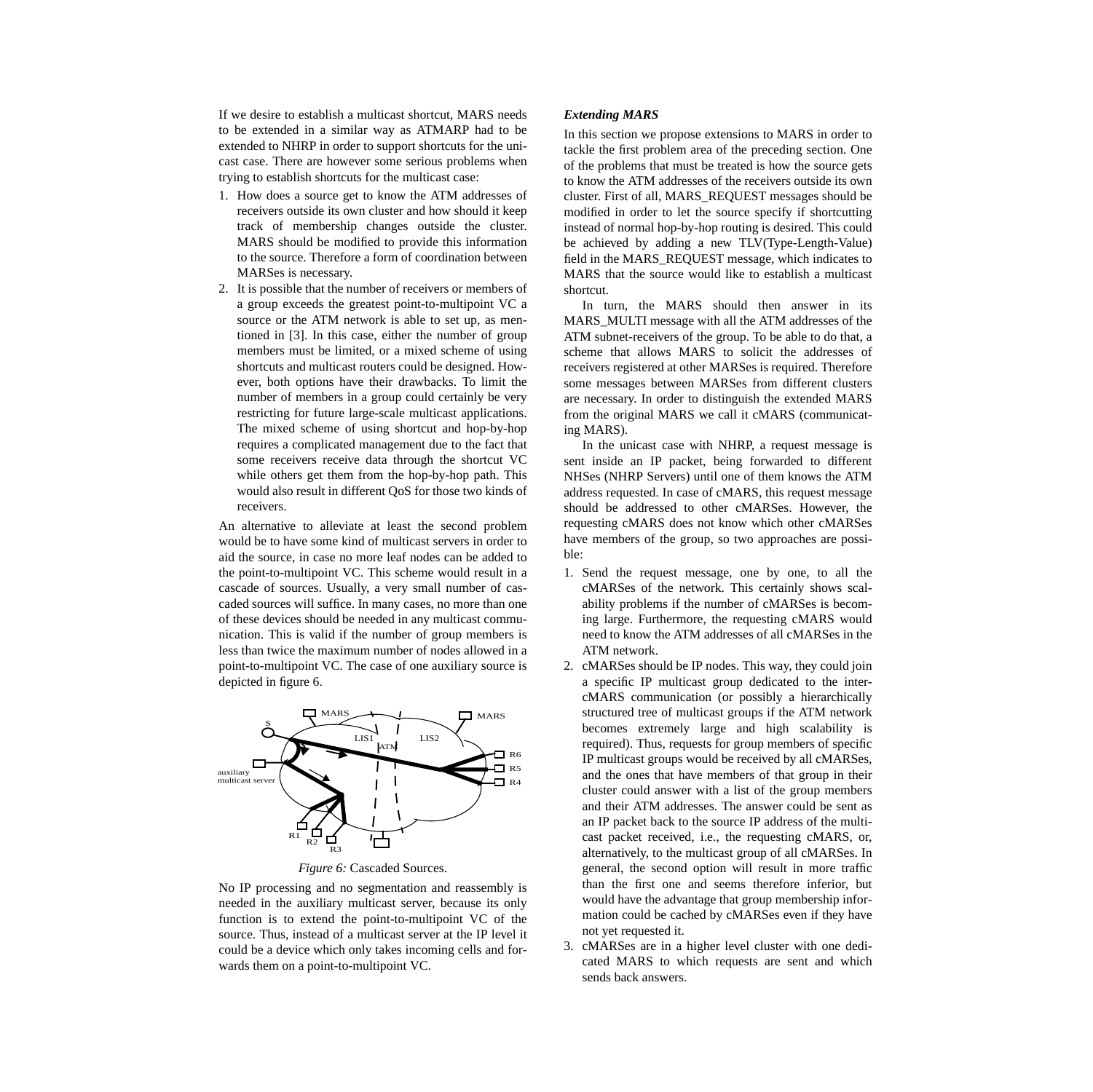

*Figure 7:* MARS extensions.

With one of theses approaches, it is now possible for the cMARS of the cluster in which the source is located to get to know all the receivers that currently belong to the group, as illustrated for the second approach in figure 7. However, IP multicast groups are dynamic, thus membership changes in other clusters must be tracked in some way.

One possible approach to tackle this problem is that each of the cMARSes adds the requesting cMARS to its Control Cluster VC, so that if changes in group membership occur, the requesting cMARS is aware of them. This solution is certainly not scalable since the requesting cMARS must be added to all the Control Cluster VCs and must process the information received on all of them. It should be noted that it would even need to be added to the Control Cluster VC of clusters that have no members for that group, because they might appear anytime.

A more scalable solution would be to indicate group changes to other cMARSes by encapsulating these messages in IP packets. These packets should only be sent in case that a requesting cMARS message has been received for the group that has changed, i.e., there is a source somewhere in the ATM network using multicast shortcut for that group. This way, group changes would be delivered by IP packets between different cMARSes. The question is how a cMARS knows where the shortcut sources are and whether they are still active. A MARS\_REQUEST message with a shortcut indication from a source to its local cMARS can be seen as a way to register as a "shortcut source" within this cluster. Similarly, the request message sent to the IP multicast group of cMARSes can be a way to register within all other cMARSes as "cMARS with shortcut sources for that group". With this information each cMARS whose cluster has changes for that group could notify them to the cMARSes which have a shortcut source for that group. When a subnet-source decides to finish its connection (may be due to inactivity), a message should be sent to the local cMARS to delete this source as a "shortcut source". This could be done by introducing a new type of message in the MARS protocol, or simply using a MARS REQUEST message with a TLV field indicating that the source does not need shortcuts any more. A similar message should be sent by the cMARS to the IP multicast group of cMARSes in order to be deleted as "cMARS with shortcut sources" for a particular group, if it has no "shortcut sources" for that group any more.

#### *UNI 4.0 LIJ Facility*

If UNI 4.0 Leaf Initiated Join is available, shortcut for multicast best-effort communications can be simplified to some extent. For best-effort multicast communications the LIJ facility may improve the scalability of the solution, since now the subnet-source does no longer need to add all the receivers of a group. With LIJ, it is the receiver who joins the point-to-multipoint VC if it desires to receive best-effort multicast data over a shortcut VC. Therefore, the problem now is to find out the identifiers (GCIDs) of an existing point-to-multipoint VCs for that group. MARS is currently designed to provide the ATM addresses of members of a group. Some extensions or a different protocol would be necessary to provide a receiver which wants to use LIJ with the GCIDs of the point-to-multipoint VCs of the group.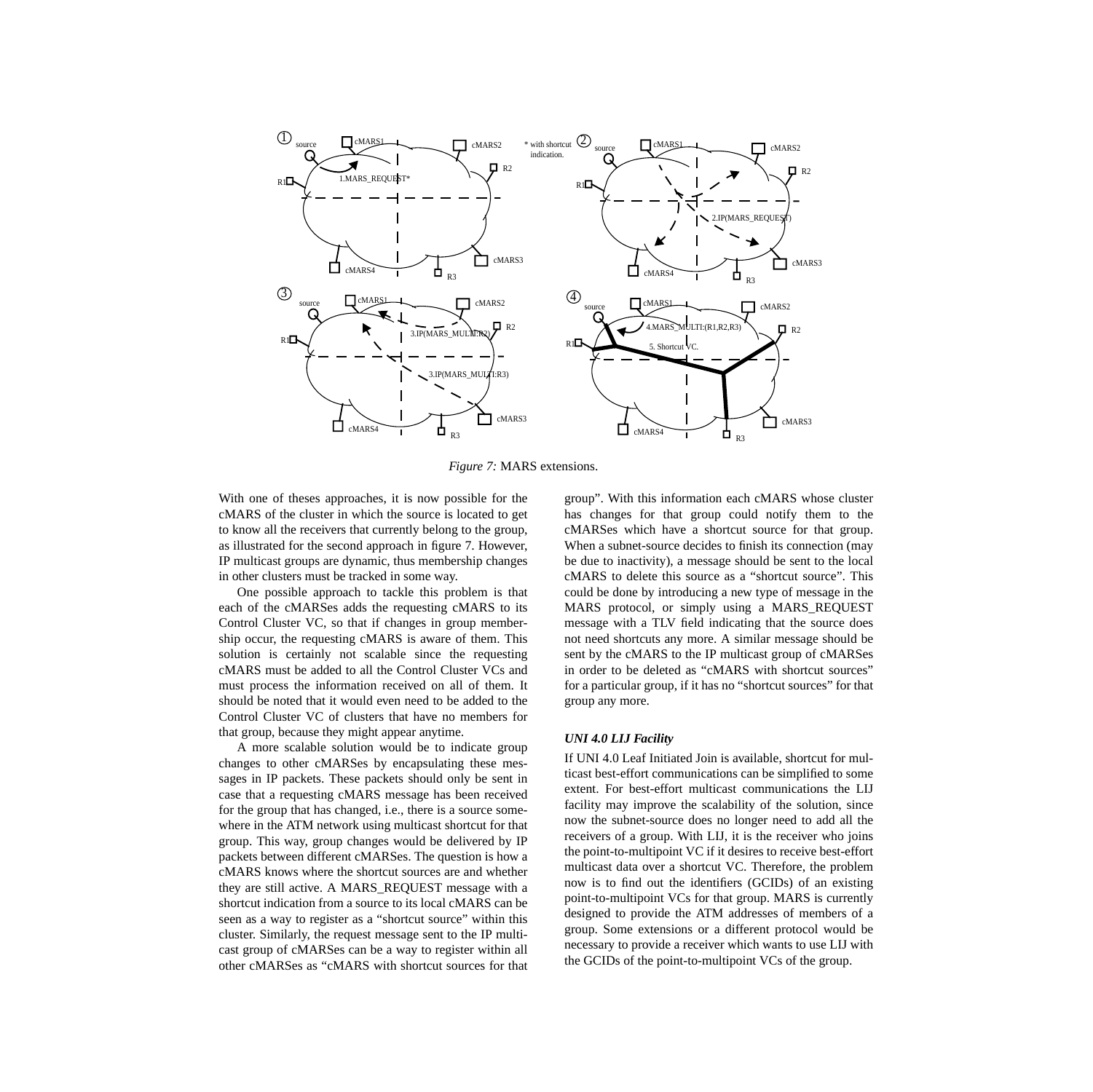#### **3.4 Shortcut for Multicast QoS Communications**

One of the problems in implementing shortcut in the besteffort case is that, because of the anonymous IP multicast model, the source neither knows nor is informed about which members are in the group. Therefore, a procedure for the source to retrieve this information is required. MARS is an implementation of such a procedure, but its coverage is limited to the same cluster. The problem, thus, has been to extend MARS so that it works also for inter-cluster communications in a reasonably scalable manner even if dynamic membership is taken into account.

For the QoS case, where RSVP signalling is used, establishing shortcuts becomes actually easier than in the best-effort multicast case, though not as straightforward as for QoS unicast transmissions. When a receiver requests a reservation sending a RESV message to the previous hop, it is explicitly notifying its identity (by means of its IP address at least, if no extensions are being made). Therefore, the source knows which are the receivers of the group by means of the RESV messages. No additional mechanisms are necessary for finding the identity of the virtual destinations.

If shortcut is being used for best-effort multicast data and thus for PATH messages, the previous hop of the PATH message, i.e., where the receiver has to send its RESV message to, is the ingress edge device itself. If hop-by-hop is being used, the PATH message could be modified to contain an indication for the multicast routers to not modify the previous hop object of the PATH message. Hence, the receiver would send its RESV messages straight to the source. In both cases the ingress edge would know the IP addresses of the receivers to which a shortcut VC shall be established. However, what it needs to know is the ATM addresses of the subnet-receivers, the leaves of the shortcut point-tomultipoint VC. It is the same problem as in the QoS unicast case and thus the same approaches are principally applicable. The first option is to use NHRP to discover the ATM addresses of receivers outside the cluster. Besides the advantage of using a standardized mechanism, this has the following drawbacks:

- 1. The delay until a QoS VC is established could be too long, especially if the multicast group becomes larger and more dynamic.
- 2. There is a problem with non-RSVP capable egress edge devices, because for these next hop and ATM network egress will not be the same node.

A more efficient solution would be to include a new object into the RESV message, which contains the ATM address to which a shortcut should be established, as described for the unicast case. This way every member of the group which wants to receive data with QoS could send a RESV message containing additionally the ATM egress point. With this information, the ingress edge device could add this receiver to an existing shortcut point-to-multipoint VC, or could create a new shortcut VC, or could take any other decision depending on the VC management strategy being implemented.



*Figure 8:* Forwarding RESV messages without merging.

#### *UNI 4.0 LIJ Facility*

On first glance, LIJ seems to be a good match with the receiver-oriented philosophy of RSVP. However, when a receiver requests a reservation, a RESV message is sent upstream, but the actual reservations are carried out in the downstream interfaces. Therefore, in the ATM context, it seems reasonable that the subnet-sender should be the one who sets up the branch of the point-to-multipoint VC.

With LIJ, however, it is possible that the branch is setup by the subnet-receiver when the RESV message arrives at the egress edge device. If LIJ is used, then a useful modification of RSVP would be to include the GCID of the shortcut point-to-multipoint VC into the PATH messages sent by the ingress edge device in order to be able to join that VC by the egress edge device. As an advantage of using LIJ the load in the ingress edge device would be lowered and thus a better scalability with the number of receivers could be achieved.

With a VC management strategy that permits the use of multiple VCs for a single RSVP session, e.g., in order to support some degree of heterogeneity [16], a receiver might either be offered a choice of different VCs which he could join or the source decides according to global criteria which VC is appropriate for a receiver to join and just sends one GCID in the PATH to the egress edge device. Here it becomes obvious that LIJ is not such an elegant solution as one would expect at first. While a choice of different VCs to join does not optimize the VC management according to global criteria, the other option of deciding which VC is appropriate for a receiver at the virtual source before a RESV message has been received is very restricting. The centralized nature of VC management strategies just does not fit very well to the decentralized concept of LIJ.

# **4. Location of the Shortcut Decision**

The fact whether shortcuts are used for best-effort traffic or not, affects the way RSVP control messages are delivered over the ATM network. This, in turn, influences the way in which shortcuts for RSVP flows can be established and which instance decides about the establishment: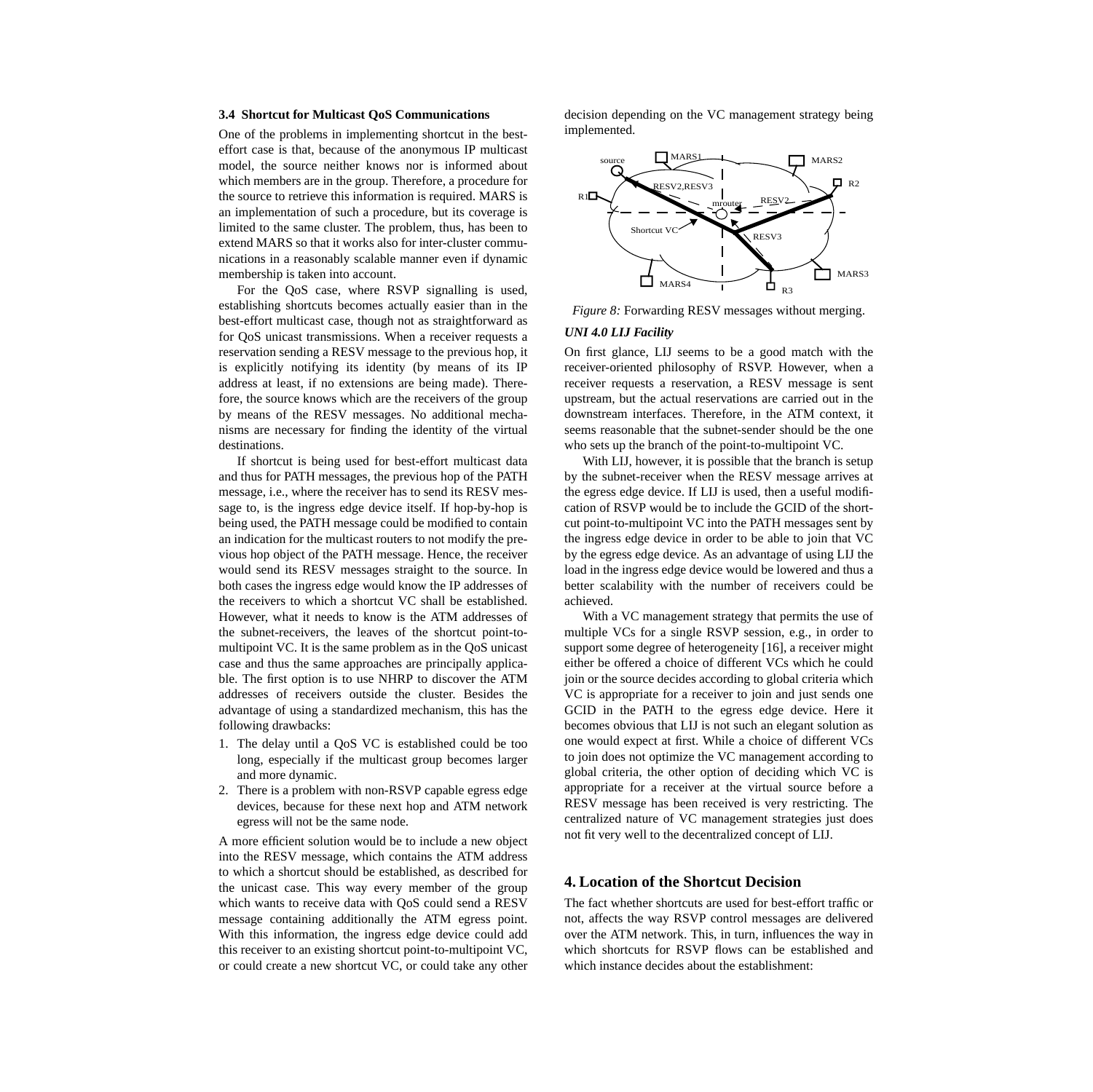- If shortcut is being used for best effort traffic, establishing shortcut for the QoS case is straightforward, since the RSVP PATH messages travel from the ingress edge device straight to the egress edge device, without any intermediate IP nodes. Therefore, the previous hop is the ingress edge device. In fact, in this case there is no other choice than using shortcut for the QoS case.
- If hop-by-hop is being used for the best effort case, using shortcut for QoS traffic might be an initiative of:
	- the ingress edge device,
	- the egress edge device,
	- the intermediate routers.

If the virtual source decides to use shortcut, one of the methods explained above, as for example modifying the PATH message, should be utilized. Some changes are also needed in intermediate routers, in order to avoid them modifying the previous hop object of the PATH message.

If the receiver wants to use shortcut, RESV messages could be sent right to the source or ingress device, regardless of the previous hop of the PATH message. A possible way to achieve this is to include the ATM or IP address of the ingress edge device into the PATH message.

If hop-by-hop is being utilized for best-effort traffic and receiver-initiated shortcuts for the QoS traffic are desired, it requires some coordination between the receiver and the multicast router(s) the best effort traffic goes through. This is needed in order to delete the nodes that are using shortcut VCs from the concatenated best-effort VCs. In case QoS traffic would also be delivered hop-by-hop, deleting the receiver from the best-effort VC when it requests a reservation is also necessary, but here an intermediate router knows which receiver requested a reservation, what kind of reservation (i.e. style) and for which source(s). With this information, the multicast router can decide whether that node should be deleted from the best-effort VC and added to another, or whether it should be kept in the best-effort VC because there are other sources for which the receiver has made no reservation request (e.g. if FF is used). The problem in the shortcut case is now that an intermediate router does not have this information if the receiver sends its RESV messages directly to the source/ingress device. Therefore, RESV messages should be sent hop-by-hop but with an indication that they are for shortcut (this indication can be simply the presence of an ATM address object inside the RESV message).

If the decision of using shortcut is taken by intermediate router(s), this should be based on parameters like:

- current load of the router,
- TSpec contained in the PATH message,
- and/or FlowSpec of the RESV message sent by the receiver.

The aim of an intermediate router-initiated shortcut is to optimize its utilization, and at the same time, to avoid congestion (bottlenecks). In order to allow for the establishment of a shortcut the intermediate router should forward the RESV message to the previous hop without modifying the next hop object. This would enable the previous hop to set up a shortcut VC bypassing a possibly overloaded router. Note that the previous hop may be the ingress edge device or another router. In the first case, a complete shortcut will be established, while in the second case, two possibilities may occur. This router also takes the decision to be bypassed and also forwards the unmodified RESV message. The other choice is that the router decides to become the starting point of the shortcut. If this happens, a "partial shortcut" from that router to the receiver will be established and the RESV message sent to the previous hop will contain this router's address as next hop object.



*Figure 9:* Partial Short-Cut.

## **5. Summary and Conclusion**

We have shown which alternatives exist for shortcutting of IP flows over large ATM clouds. We identified the cases which are on the one hand most suitable for shortcutting and on the other hand could benefit most from it. We presented approaches to achieve shortcuts for all cases of IP flows: uni- and multicast, best-effort and QoS transmissions.

Most suited is certainly QoS unicast because of its supposedly long duration, stringent delay requirements and simplicity of handling when compared to multicast traffic. Nevertheless, QoS multicast traffic could also benefit because of its delay requirements and one may argue that for some multicast applications the dynamics of the group members are much less (even if it is only for the reason that members have to pay and thus really "think" about joining a group).

For best-effort, shortcuts might be arguable, however at least for unicast, they are not that difficult to setup and coordinate as for multicast.

We are currently in the process of implementing the proposed approaches in the OPNET™ network simulator in order to obtain more quantitative assessment of the proposed approaches.

## **References**

[1] A. Alles. ATM Internetworking, May 1995. White Paper, Cisco Systems Inc.